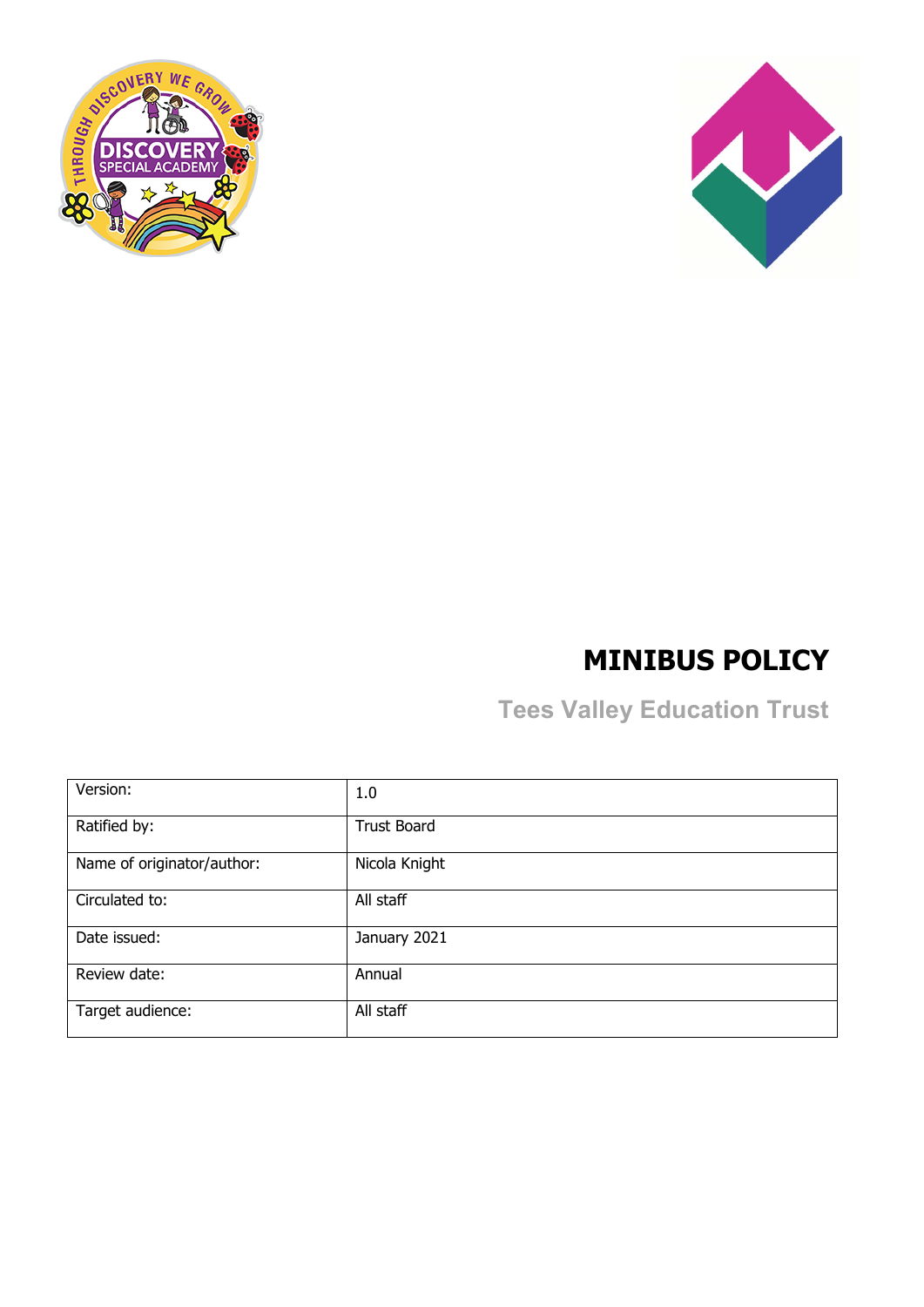## Contents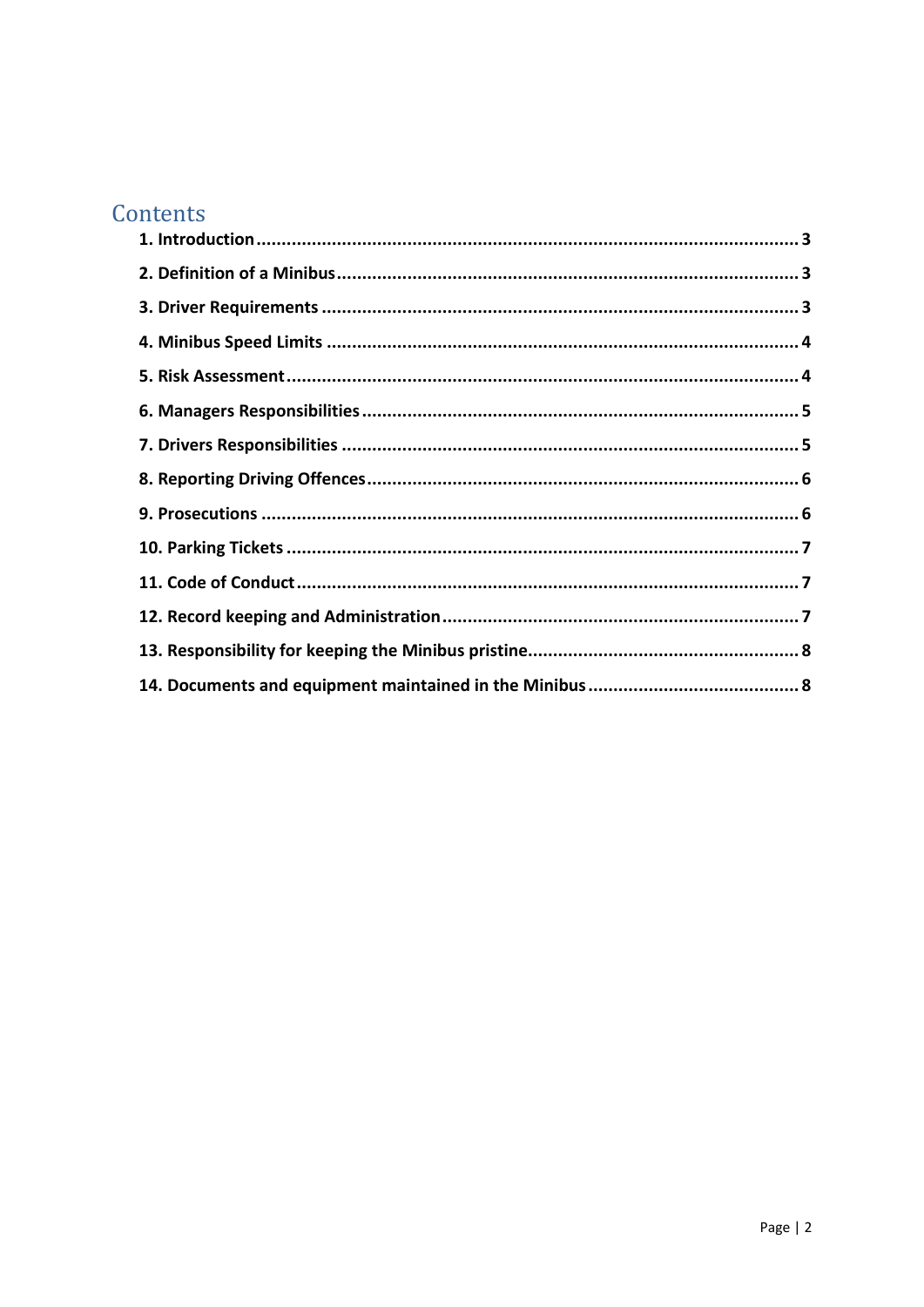### <span id="page-2-0"></span>**1. Introduction**

Discovery Special Academy has procured its own school minibus. This significant investment is intended to create a wealth of new opportunities and enrichments for all students at the academy. It is however, important that all members of staff fully understand their roles and responsibilities in relation to the safe use and maintenance of the minibus.

This policy is based on the DfE Driving school minibuses advice: schools and local authorities. The guidance provides minimum standards for use of a minibus by schools. This policy should be read in conjunction with other relevant policies and guidelines:

- Evolve Policy
- Health and Safety Policy
- Transportation of Children Policy
- Work Related Road Safety Policy

### <span id="page-2-1"></span>**2. Definition of a Minibus**

"Minibus" – a motor vehicle which is constructed or adapted to carry more than 8 but not more than 16 seated passengers in addition to the driver. (Construction and Use Regulations 1986).

#### <span id="page-2-2"></span>**3. Driver Requirements**

Drivers who were issued with a full driving licence category B are entitled to drive the school minibusin the UK.

In addition to the correct driver licensing, all drivers:

- Will be over 21 years old
- Hold a category B licence for at least 2 years (standard car licence)
- All drivers are required to be between the ages of 21-65. The age may be extended to 65-70 subject to passing a MIDAS Test and in consultation with the Chief Operating officer and the academy insurance provider. (If you are 70 or over you will need to make a special application which involves meeting higher medical standards)
- Drivers with penalty points on their licence must seek recorded approval from their Line Manager before undertaking any journeys. Tees Valley Education insists on no more than 3 points to become and remain an approved driver. Should the driver accumulate more than 3 points, the Academy Business Manager must seek advice from academy insurance provider.
- Licence checks must be carried out six-monthly by the Academy Business Manager for all drivers of the school minibus and drivers of private cars used for transportation on behalf of the school in the course of their work. All drivers must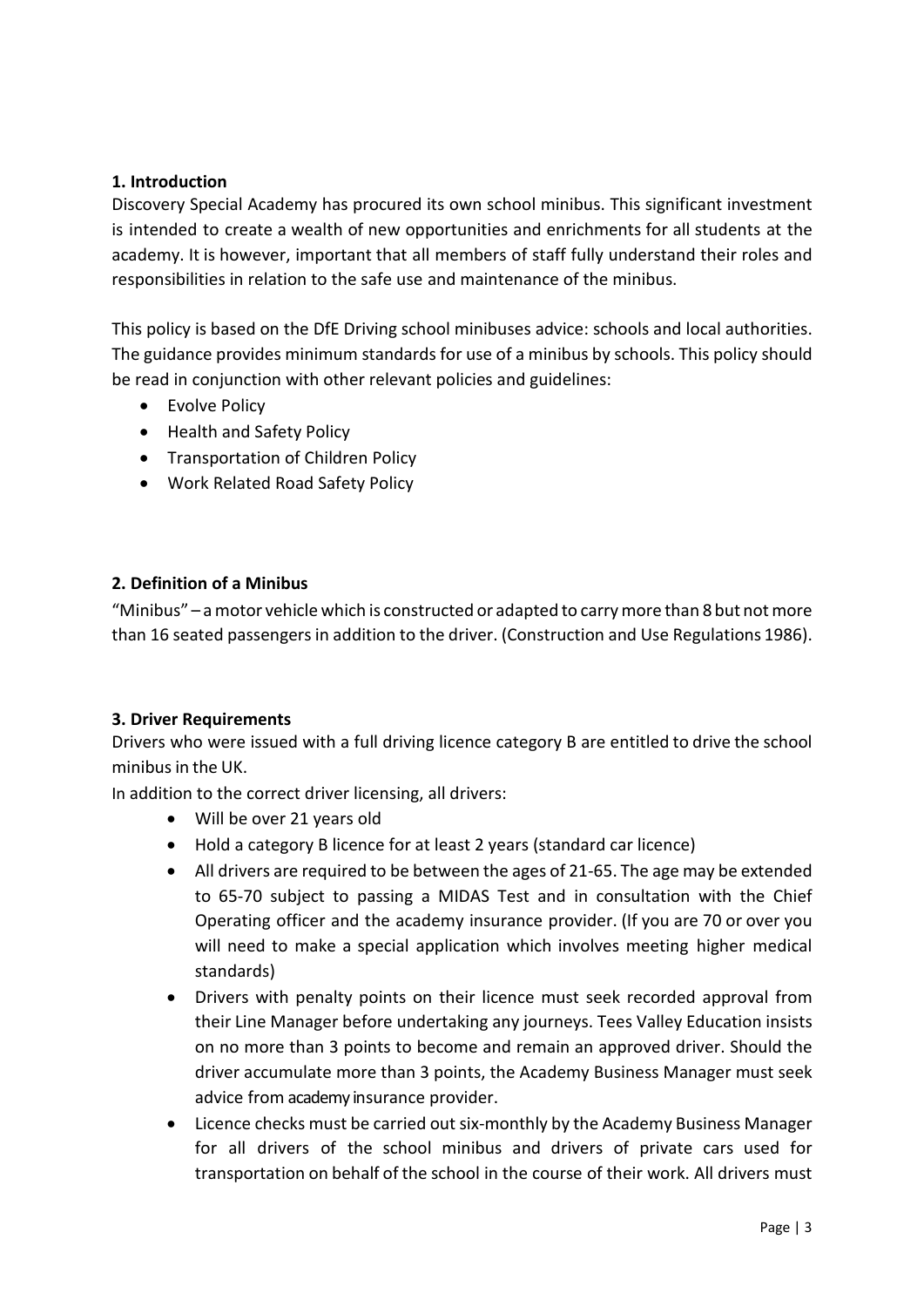inform their Line Manager of any changes or endorsements to their licence immediately.

• The Academy Business Manager will ensure a robust system of near miss and incident reporting as part of the monitoring of drivers.

### <span id="page-3-0"></span>**4. Minibus Speed Limits**

The school minibus is governed by lower national speed limits. Where a speed limit is signed in numbers (e.g. 30mph) this limit applies. Where a national speed limit is signed the following applies:

- Single carriageway 50mph
- Dual carriageway 60mph
- Motorway 70 mph

The school minibus is fitted with a speed limiter set at **62** mph. This is displayed in the drivers cab and on the rear door for other road users to see. **Speed limited minibuses are not permitted in the outside lane of a 3 or more lane motorway.**

#### <span id="page-3-1"></span>**5. Risk Assessment**

The Headteacher is required to conduct a thorough risk assessment regarding the use of the minibus, and should consider:

- Drivers must be suitably rested before undertaking long journeys particularly when the event is planned after a member of staff has completed a standard working day.
- Any journeys expected to be over 4 hours long will require 2 drivers.
- Drivers should plan journey times to accommodate a;
	- o 15 minute break or change of drivers every 2hrs, and
	- o A 30 minutes break after 4hrs.
- All staff must be familiar with the emergency arrangements, including firefighting equipment, safe disembarkation in event of emergency, first aid provision and any special medical needs.
- All staff must be advised of agreed pick up and drop off arrangements, and ensure appropriate safe systems are in place in the event of drop offs requested by passengers outside of those agreed plans.
- All staff must know how to conduct a safe emergency stop which includes stopping in a place of safety and disembarking away from the vehicle on motorways. Staff must be familiar with the vehicle details for contacting recovery services etc.
- Ensure drivers have access to a mobile phone, (not to be used by the driver whilst the vehicle is in motion), to use in an emergency, with relevant contact numbers for managers, base location and intended end of journey location. Emergencies can be two way i.e. involve students or adults, the second adult will then deal with emergency circumstances.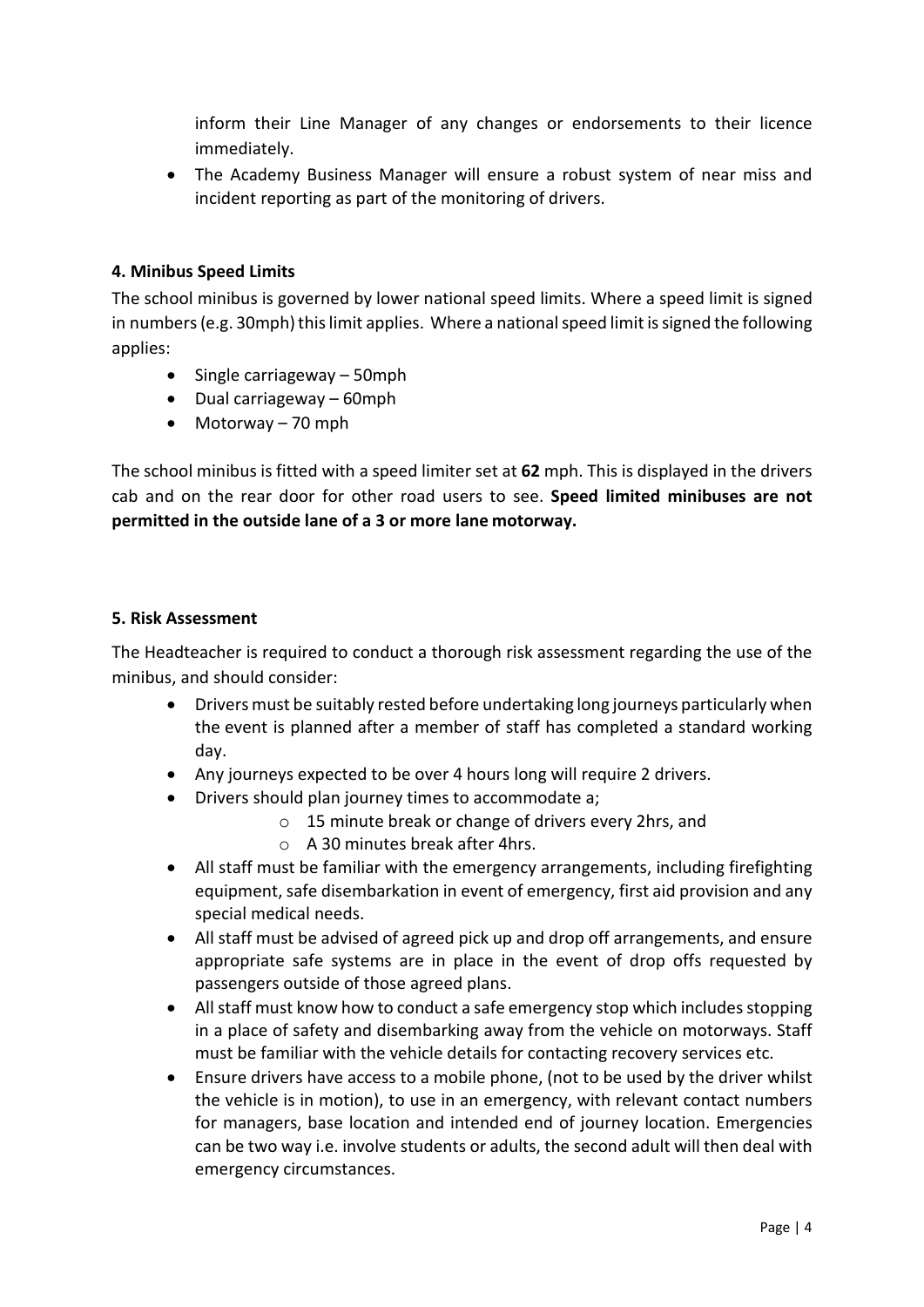- All staff must be aware that the school minibus is not to be used for carrying hazardous substances such as cleaning chemicals, large equipment, or oxygen – **in the event that a child needs oxygen the academy will update the risk assessments and put all of the necessary measures in place, in line with insurers guidance, and health and safety advice.**
- The Driver will ensure arrangements are in place to enable equipment to be secured (luggage and/or heavy items must be secured so they cannot cause injury in the event of a sudden stop or collision).

### <span id="page-4-0"></span>**6. Managers Responsibilities**

The school minibus is managed by the Headteacher responsible for health and safety, in conjunction with the Academy Business Manager.

The Academy Business Manager has responsibility for the safe operation and daily use of the minibus, including security. The Academy Business Manager is responsible for maintaining driver records and logs as well as ensuring driver competence.

The Chief Operating Officer has responsibility for ensuring procurement, insurance and associated contracts are in line with Trust policies. The following additional documents will be issued in line with this policy.

### <span id="page-4-1"></span>**7. Drivers Responsibilities**

Drivers are required to:

- Check the safety of the vehicle before each and every journey, using the form provided.
- Drivers must report promptly any defects or concerns to the Academy Business Manager.
- Not drive a vehicle which they know to be defective e.g. bald tyres.
- Be fully familiar with the content of the risk assessment for the journey and the minibus information pack.
- Be familiar with routes and all arrangements detailed in the risk assessment.
- Ensure all loads are secured appropriately before departure.
- Ensure all access, egress and gangway routes are kept clear.
- Ensure seatbelts are worn correctly before commencing journey.
- Be familiar with the procedures in the event of breakdown or accident, or significant delay, including the details of recovery companies.
- Be familiar with the agreed code of conduct for passengers and avoidance of distracting the driver.
- Where relevant bring to the attention of a trip leader any concerns regarding passenger's conduct.
- Where supervisors are being used ensure they are spread throughout the vehicle and briefed appropriately on arrangements in the event of an emergency.
- Make an official announcement with reference to wearing seat belts.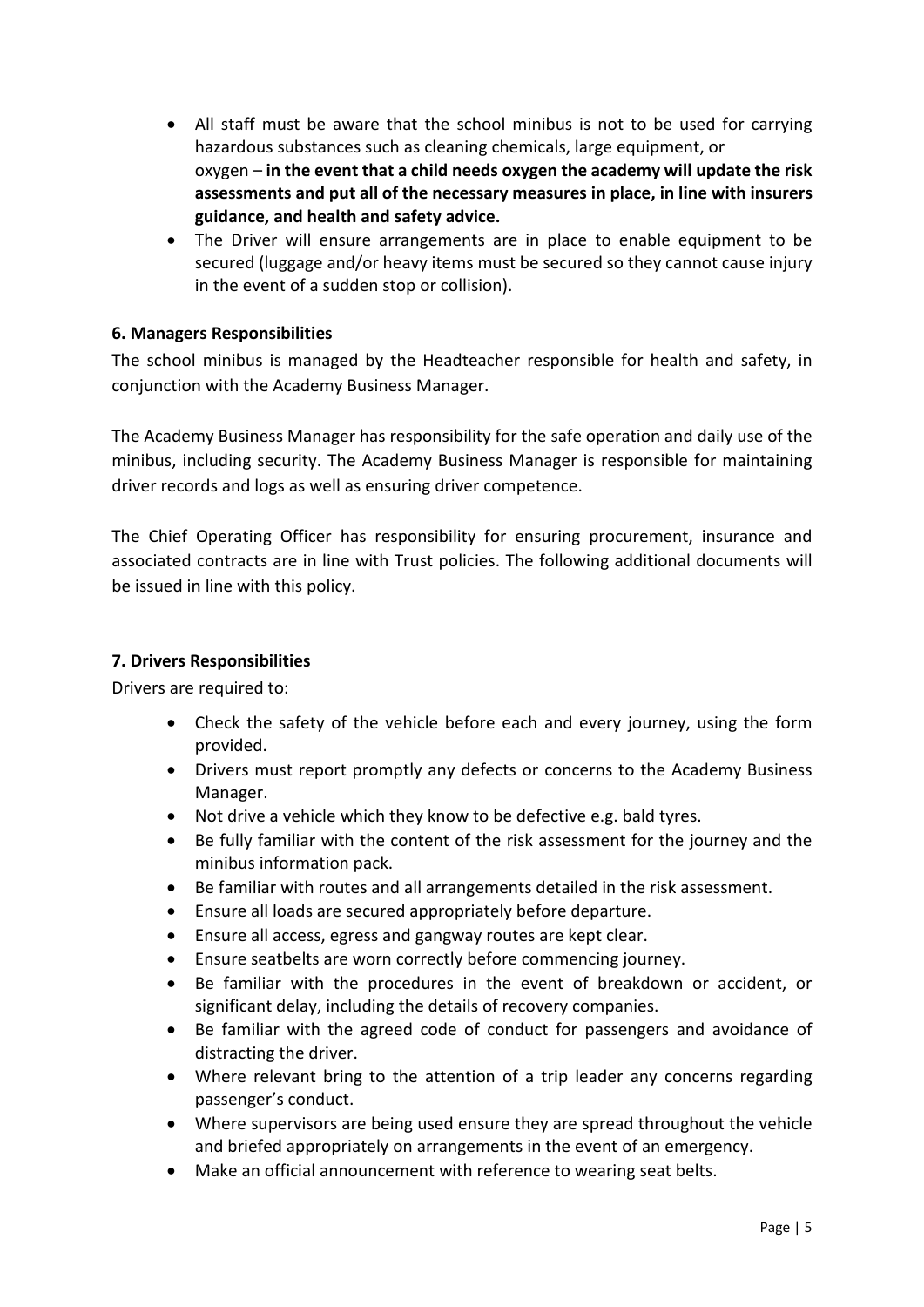- Display a prominent sign at each passenger seat equipped with a seat belt
- Ensure robust arrangements for dropping off at the end of a journey particularly
- where the drop is not the final destination. It is the driver's/supporting worker's duty to make every reasonable effort to ensure any drop off arrangements have been agreed with parents, carers and guardians and that the young person is left in a place of safety.
- Diesel particulate filter guidance to be adhered to as per manufacturer's instructions.

### <span id="page-5-0"></span>**8. Reporting Driving Offences**

School minibus drivers prosecuted for a driving offence which may result in a CD, DD, IN, or DR endorsement or potential disqualification, must notify the Headteacher as soon this occurs and not wait for the fact to be identified at the licence check. It is the responsibility of the minibus driver to inform the Headteacher in the event that their licence is suspended. Resumption of driving a minibus after a period of disqualification is at the absolute discretion of the Headteacher.

#### <span id="page-5-1"></span>**9. Prosecutions**

The academy and trust do not accept responsibility for the payment of fines, nor the cost of legal representation in the event of a prosecution for a driving offence. Speeding fines, safety inspection violations, summons and other offences under The Road Traffic Act, including any associated administrative costs, are the minibus driver's responsibility. These fines are not reimbursable by the academy or trust. Neither do the academy or trust hold responsibility whatsoever for non-payment or late payment of such fines or administration costs. Any disputes are to be handled by the minibus driver.

Failure or refusal to comply with this rule may render drivers subject to disciplinary action and in some cases removal from driving the minibus. In circumstances where parking fines remain unpaid, the Academy Business Manager will investigate the reason for late or non-payment and may, if appropriate, take disciplinary action on grounds of misconduct.

The following must be reported to your Headteacher without delay whether the circumstances involve a minibus supplied by the academy or not: -

- If you are charged by the police or warned that charges may be brought against you
- If you receive a summons or letter informing you that the police are now not taking further action
- The result of any prosecution under The Road Traffic Act made against you.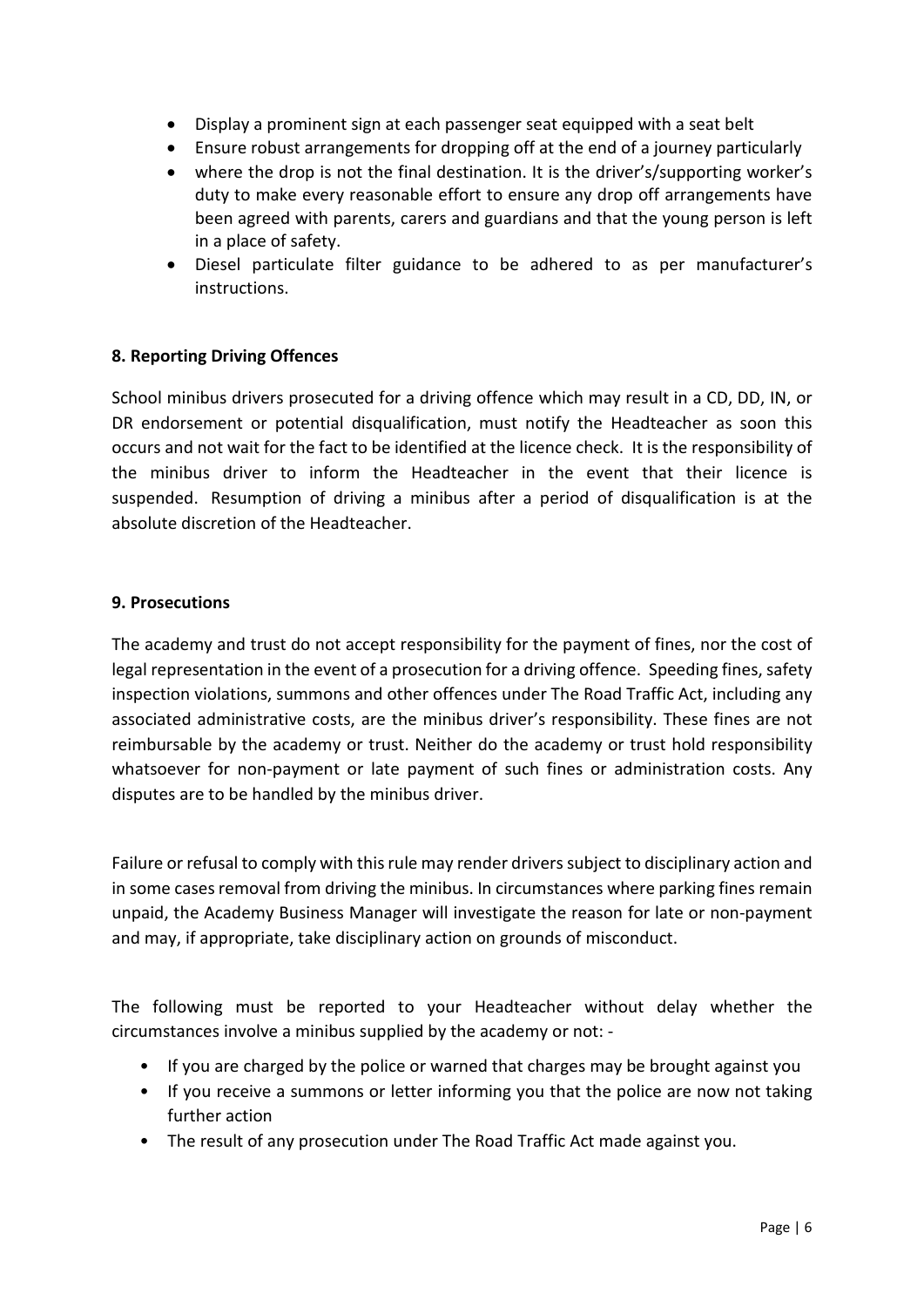### <span id="page-6-0"></span>**10. Parking Tickets**

The process for handling parking tickets and fine notifications is described below and it is primarily the responsibility of the driver to resolve such matters.

- 1. Fine notifications will generally be received at the Academy and will be copied to the driver of the minibus to deal with.
- 2. The driver is then fully responsible for handling them including any communication with the issuing body and for making payment of the fine. The driver can also request that the parking company change correspondence into their name so that it does not affect the academy.
- 3. If the driver does not agree to pay the charge, they are entitled to appeal it in accordance with the procedure set out in the notice. This normally includes a further independent appeal but the timescales for doing so are strict. The driver must attempt to do this directly and not through the academy.
- 4. If the driver does not change the parking ticket or fine notification into his or her name, does not make the payment, or loses the appeal, and the academy gets further correspondence, the academy will pay the ticket/fine and charge it back to the driver through payroll.
- 5. Parking fines are not to be claimed as business expenses.

### <span id="page-6-1"></span>**11. Code of Conduct**

A code of conduct agreement is attached as appendix 1. A digital copy will be provided in the Minibus Guide folder.

### <span id="page-6-2"></span>**12. Record keeping and Administration**

A copy of the insurance certificate is kept in the minibus. The insurance will cover:

- All activities for which the minibus is to be used.
- The total number of passengers allowed and the total weight (including passengers and luggage).

The following records must be kept:

- All documents relating to the vehicle and original manufacturers information. Masters held in the Headteacher's office with extracts maintained in the minibus.
- An operating log including booking the vehicle in and out, held on a trip basis in the minibus and returned to the Academy office.
- Accident/incident book, including faults reported and rectified. Available in the Minibus folder.
- A list of authorised drivers maintained by the Academy Business Manager and retained in the Headteachers Office.
- Copies of driving licences maintained by the Academy Business Manager and retained in the Headteacher's office.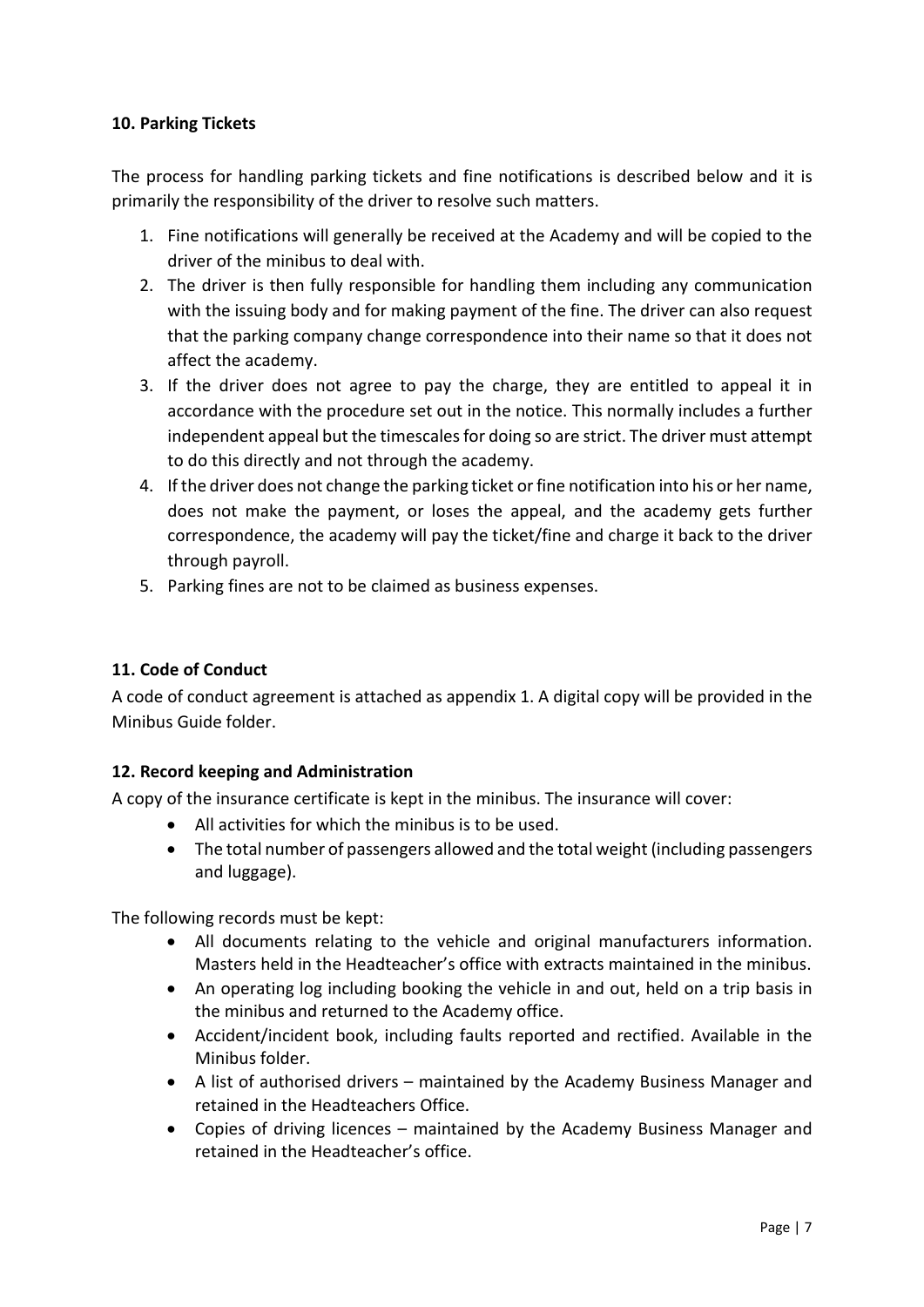- Training and retraining forms maintained by the Academy Business Manager and retained in the Headteacher's office.
- Emergency equipment logs e.g. (fire extinguisher service records).
- Details of any vetting conducted.
- Contact names and details of managers in event of serious incident maintained in the minibus.
- Maintenance and safety check documents maintained in the Academy office.
- First aid checklist and documentation/records relating to the first aid kit maintained by the Academy Business Manager and retained in the Headteacher's office.

The pre journey walk around check must be completed by the driver and a hard copy kept on file and in the vehicle during the trip.

### <span id="page-7-0"></span>**13. Responsibility for keeping the Minibus pristine**

As a shared resource, it is important that it is maintained in such a way that all users have a positive experience. It is the responsibility of the Driver to ensure that on the return of the minibus it is clean and tidy. Bin bags will be provided in the minibus and a dustpan and brush is also provided should it be required.

The Academy Business Manager in conjunction with the Headteacher will ensure that the bus is cleaned on a regular basis by the driver.

### <span id="page-7-1"></span>**14. Documents and equipment maintained in the Minibus**

- 1. Details of procedure for accidents and breakdowns
- 2. Pre-journey Safety Check form, issued with the keys and returned to the Headteacher's office with the keys
- 3. Advice for minibus drivers
- 4. Advice for passenger assistants
- 5. Advice for children/young people
- 6. First aid kit
- 7. Fire extinguisher
- 8. High visibility tabards (16)
- 9. One high visibility coat for the driver
- 10. Emergency warning triangle to be used in compliance with the Highway Code 274
- 11. Emergency procedure instructions
- 12. Telephone contact numbers
- 13. Extracts from the vehicle manual's / quick guide
- 14. A copy of the insurance certificate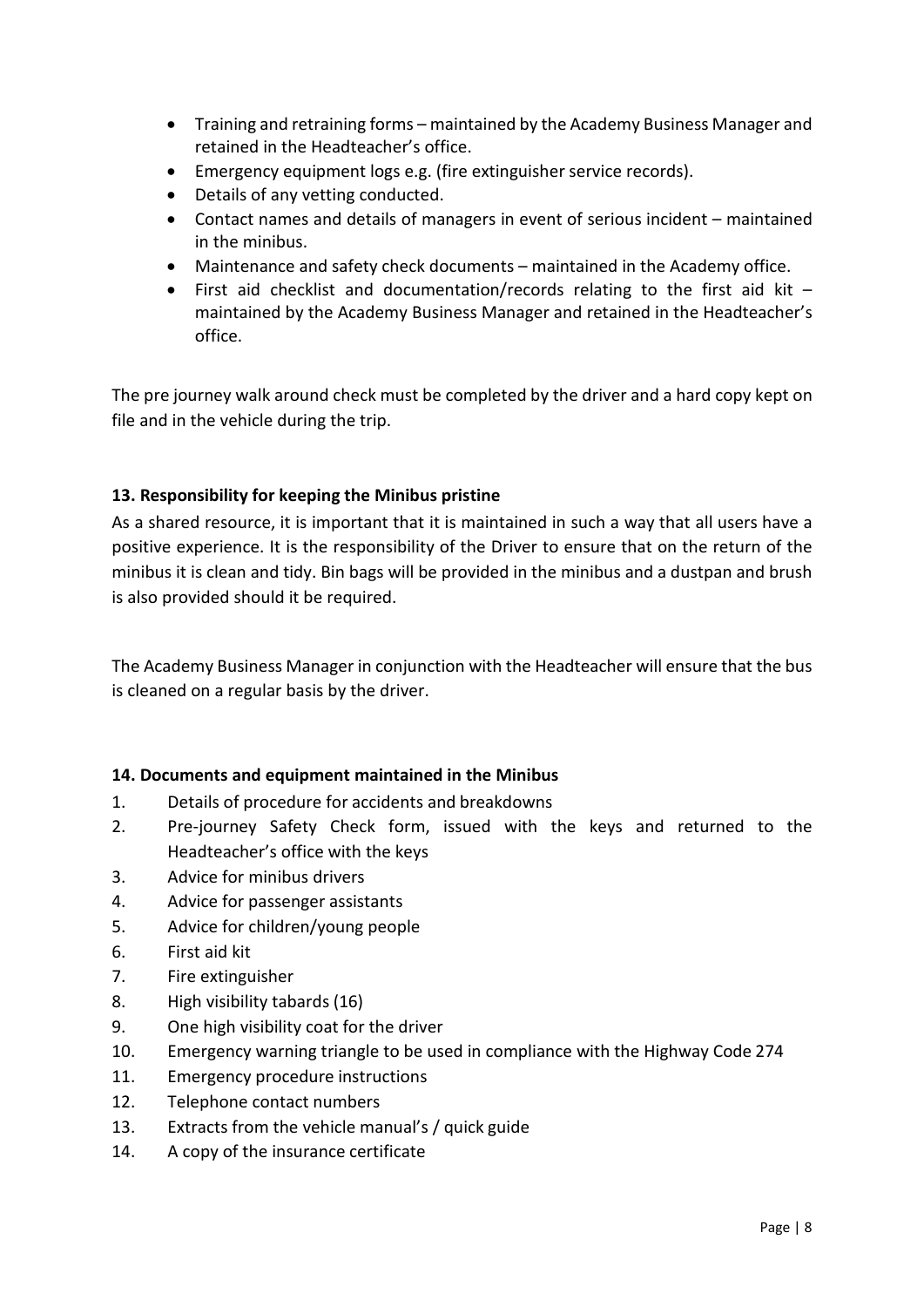- 15. Accident and near miss forms
- 16. A torch and spare batteries
- 17. A pen and pad
- 18. 3.5mm jack pin for iPad connection, to be used by an assistant, not the driver
- 19. All documentation is to be held in the Minibus folder
- 20. Dustpan and brush
- 21. Bin bags
- 22. Sick bags
- 23. Wipes and tissues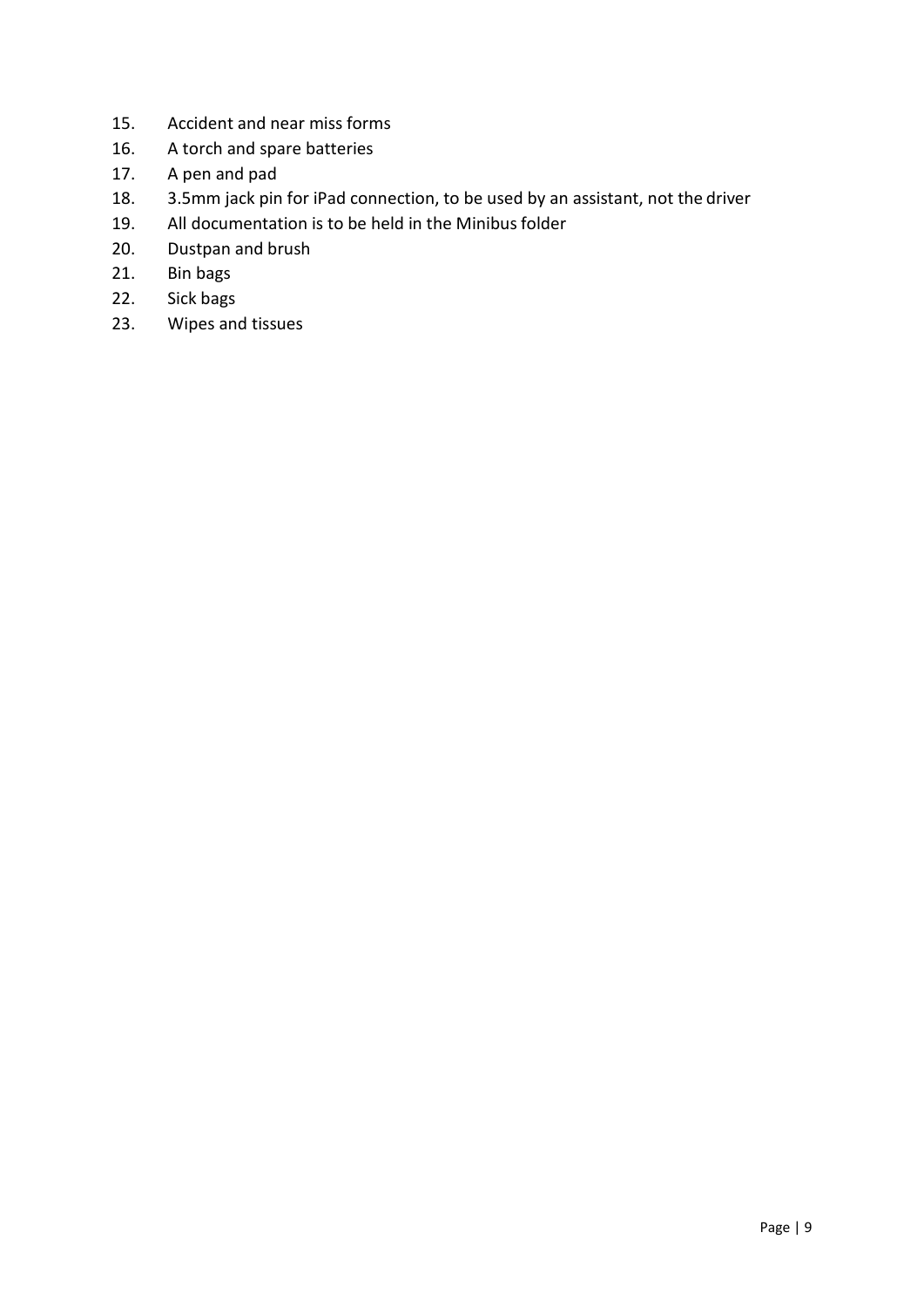Appendix 1



#### **TEES VALLEY EDUCATION**

#### **CODE OF CONDUCT FOR MINI-BUS DRIVERS**

#### **Passenger Conduct**

Every person on a minibus must wear a seatbelt. The driver must check that all passengers are wearing seat belts before commencing a journey. Drivers are required to observe all legal requirements, including speeds limits.

There must be a clear passage inside the minibus, free of luggage, for an emergency escape.

Any driver who is not a member of staff (such as a volunteer) shall be subject to the same requirements as staff.

#### **Driver Conduct**

All minibuses are monitored to a high standard and all drivers should report any defects to the academy office. All drivers should make a visual check of the minibus before starting a journey.

On a long distance journey when a member of staff is driving a minibus, it is not acceptable to expect them to exercise general supervisory responsibilities during the journey. The Headteacher, therefore, require that there is an adequate number of adults to drive/supervise students during the journey should a breakdown or emergency occur.

Fire extinguishers and first aid kits are carried in all minibuses. Please inform the Academy Business Manager if you use either item.

You must not carry a passenger without a seat being available. Standing passengers are not allowed in minibuses under any circumstances. Students should not share seats using the 3-for-2 rule as this rule is no longer applied to young people under the age of 14.

The driver is responsible for any penalties for traffic offences. If you receive a penalty for a traffic offence please report it to the Academy Business Manager.

Any breach of this policy will be investigated and disciplinary action taken if appropriate. Any driver found to have behaved irresponsibly will be removed from the list of approved drivers until they have undergone further training and/or disciplinary action.

Any breach of this policy due to the negligence of staff will not affect the legal rights of students and others travelling in the minibus in the event of an accident.

Drivers should consider:

- Their alcohol consumption the day before they drive the mini-bus.
- Their general level of fatigue prior to onset of the journey wherever possible, drivers should avoid undertaking a long journey at the end of a school day without shared drivers.